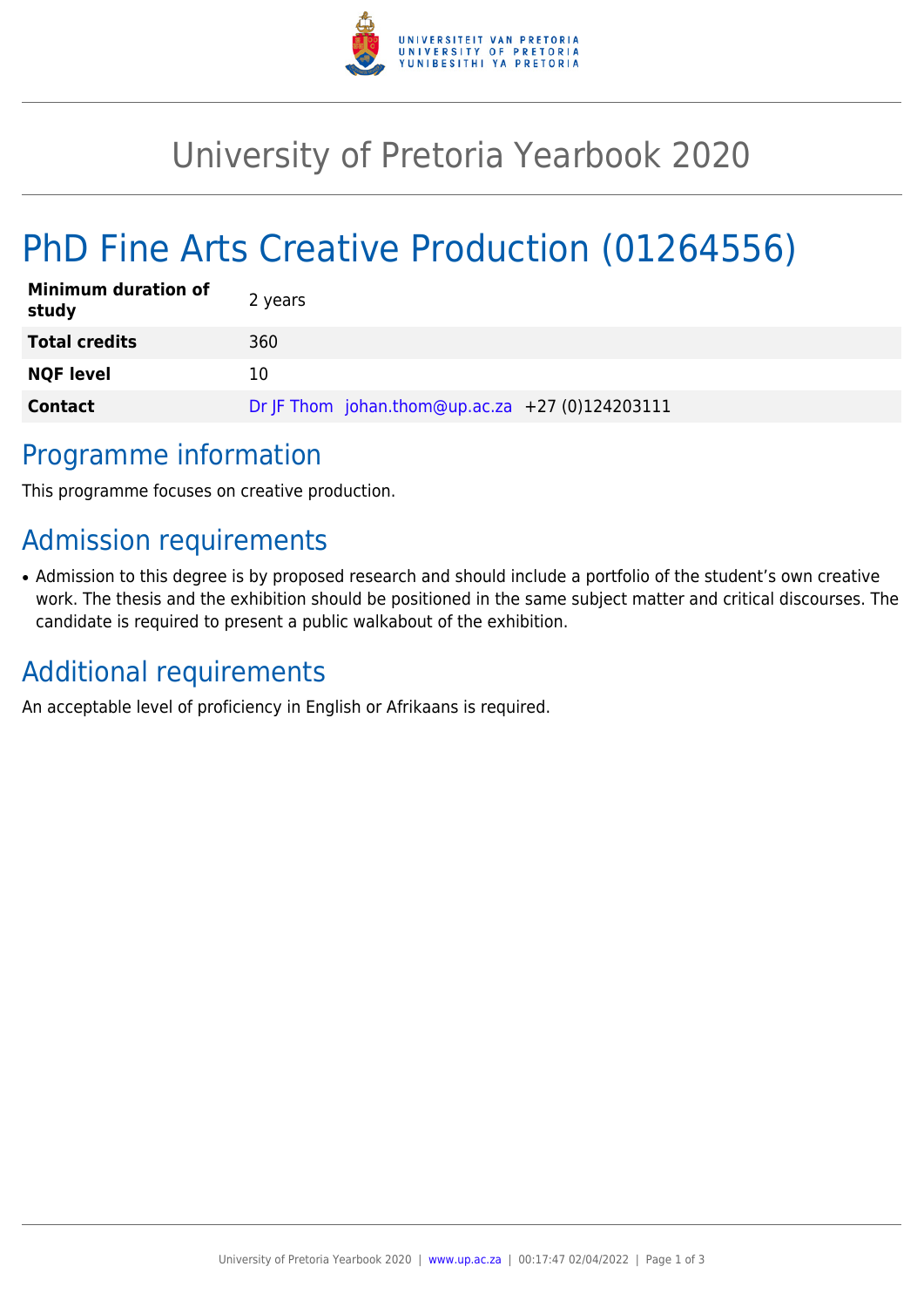

### Curriculum: Year 1

**Minimum credits: 360**

#### **Core modules**

**Thesis: Creative production, professional curated exhibition and exhibition catalogue 992 (BKS 992)**

| <b>Module credits</b>           | 360.00                         |
|---------------------------------|--------------------------------|
| <b>Prerequisites</b>            | No prerequisites.              |
| <b>Language of tuition</b>      | Module is presented in English |
| <b>Department</b>               | School of the Arts             |
| <b>Period of presentation</b>   | Year                           |
| <b>Module content</b>           |                                |
| A thesis of at least 120 pages. |                                |
|                                 |                                |